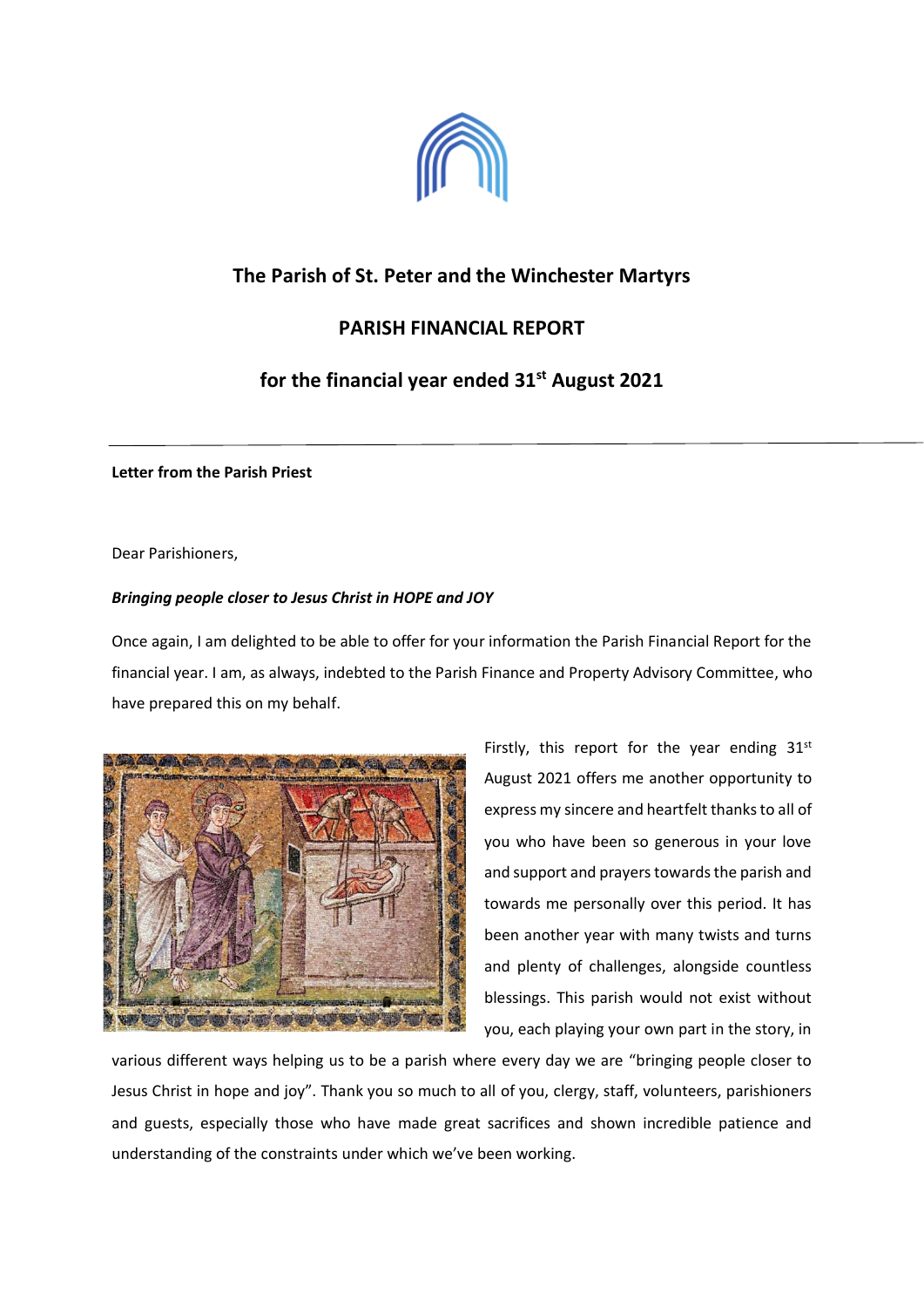The background to the year has continued to be the global pandemic and the impact which this has had on all of us. The vaccination programme commenced during this period and has brought great resilience to the virus. We continue to pray to the Lord for healing of souls and bodies and with gratitude to all those who have done so much to ease suffering and offer hope and joy.

Perhaps the previous financial year was the one in which the pandemic-induced roller-coaster leapt into action and began its first disorientating loops and spirals. We too, as a parish, braced ourselves for this unsolicited and undesired adventure. If so, then maybe we can say of this recent year that we have settled into some sort of hybrid rhythm, online and in person, marked by periods of seeming stability and calm before unpredictability once



more took the reins. Christmas 2020, for example, stands out as a time when we needed to hold on tight and adapt to the sudden shifts and U-turns with which we were presented, and keep our eyes on the greater goal of a grace-filled 'Christmas to remember'. For the most part we collectively achieved this, encouraged by our faith in God and the reassurance that, in Him alone, will everything, ultimately, be alright.

This report primarily gives an opportunity to thank God for some of the blessings of the last financial year, which include the following:



 We welcomed Fr Anthony as our assistant priest. Fr Anthony is from our twin diocese of Bamenda, Cameroon and his presence and ministry here have enriched our community greatly.

 We developed our links with the Upper Itchen Benefice. In particular, I was invited to preach at a Sunday Communion Service in St. Andrew's, Tichborne, and we celebrated an innovative "Stations of the Resurrection" in the same church.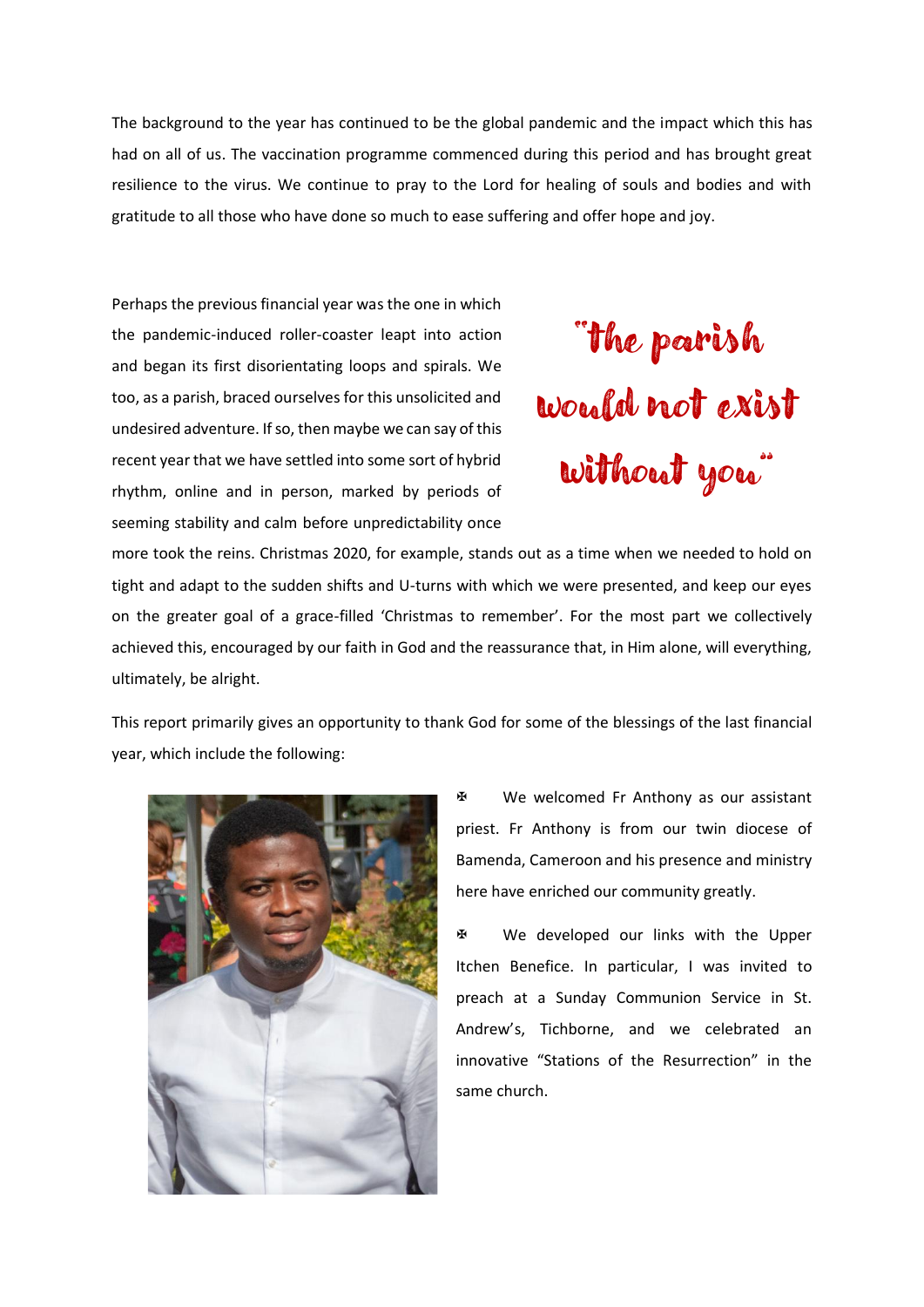We joyfully received various new members into the Church in autumn following the delays from the previous Easter.



 We were able to celebrate First Holy Communion Masses after the delays from the previous spring, with many children receiving Jesus for the very first time in the Eucharist over the course of the year, having been prepared in person and online by our wonderful team of catechists.

 I had the privilege of celebrating the Sacrament of Confirmation with many of our young people, again delayed because of COVID and again following some wonderful preparation by our team of catechists. This was a real joy for me as usually the Bishop celebrates this sacrament with our young people.

Between June 2020 and March 2021, last

June, our Parish was entrusted with arranging the distribution of £20,000 for funding food related activities that are being carried out by groups in the Winchester parish. The funding was available to us through our Diocese in Portsmouth and has been provided by The Albert Gubay Foundation. This funding was able to support the work of Live at Home (MHA), Nightshelter, The Salvation Army, St Peters Primary School, Trinity Centre, Southampton & Winchester Visitors Group, Unit 12, Winnall Primary School, First Bite & St Vincent de Paul

- We were able to mark the Solemnity of the Winchester Martyrs with an online Mass and gathering.
- The Mayor of Winchester, a Catholic himself, joined us for a Sunday Mass in the autumn and then returned to read the Scriptures at one of our "livestream only" Masses in the spring.
- We navigated our way through various forms of lockdown (churches able to open for private prayers but not public worship in autumn 2020 and then able to remain open for prayers and liturgy in early 2021)
- We introduced a temporary "Family Mass" on Saturday afternoons to try and support our children and parents.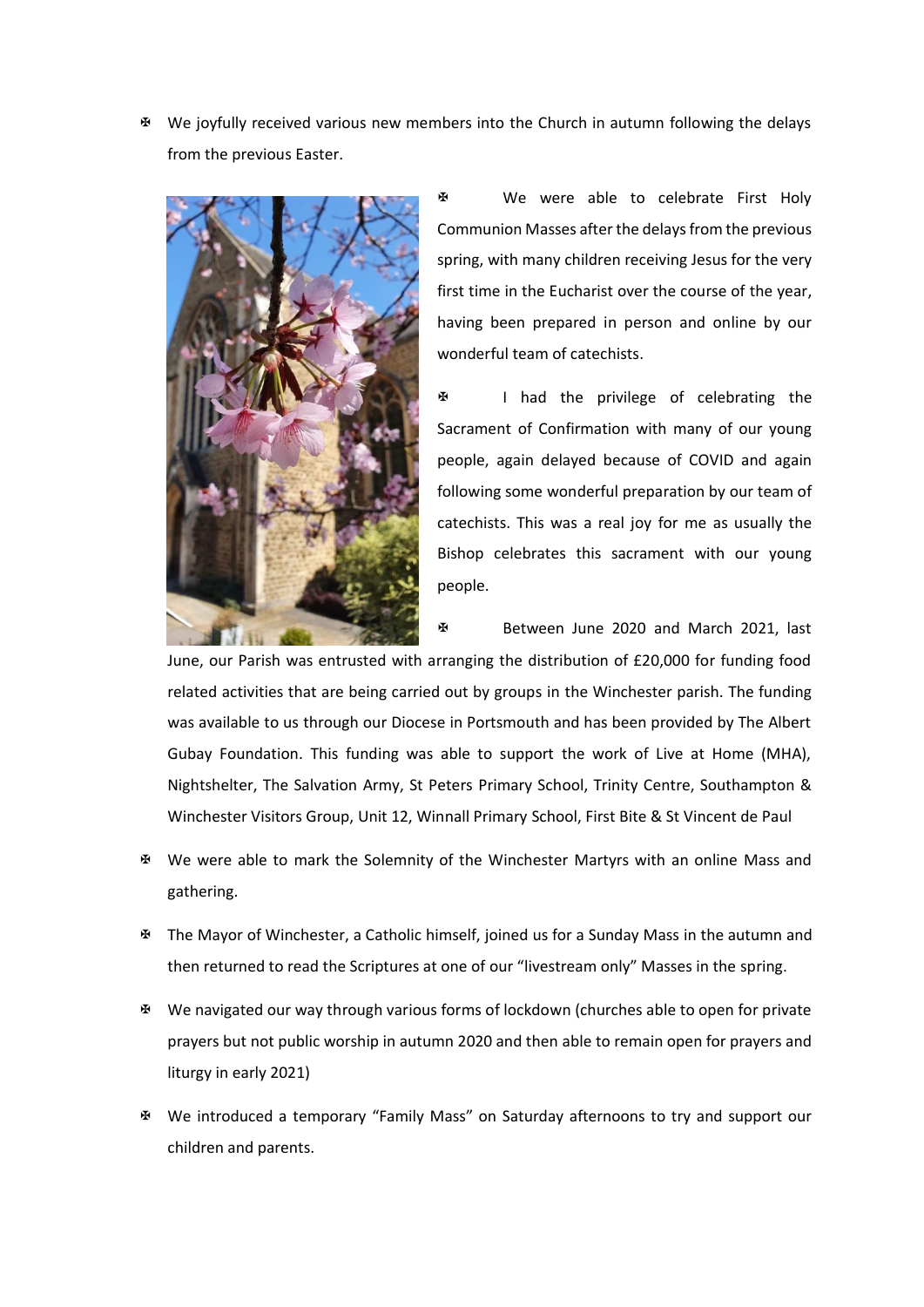- We celebrated a "Christmas to Remember", with beautiful Masses in person and online, as well as travelling Nativities; a Zoom Carol party; Advent Calendars offered to the sick and housebound and various other outreach initiatives and a successful Covenant with the Poor Advent appeal for Winchester Women's Refuge; and beautifully decorated church buildings and environments.
- $\mathfrak{B}$  In Lent, we invited you to participate in our "Spiritual Campaign to get yourself connected" – to "re-boot" (with Alpha), "re-discover" (with over 60 people attending an online series on the Gospel of Mark and a considerable number participating in our "Discovering More about Lent" course) or "re-charge" (with daily or weekly messages or with a weekly guided prayer).



- Our Lenten messages via Flocknote were a huge success, with 133 notes sent to 173 people, 97% members reached, 8082 emails sent; 81% of which were read.
- We celebrated a beautiful Holy Week, with events and liturgies online and in person (a heartwarming contrast to the previous year when Fr. Stephen and I had found ourselves alone in the church for the various liturgies).
- We formed a parish *Laudato Si* group, and an environmental covenant was signed by Fr Mark and a representative of the Parish at the Mass on Climate Sunday.
- $\mathbf{\Psi}$  The Covenant embraces the work of all groups and individuals in the parish who express their faith in Our Lord by their actions towards goals of peace, justice and the preservation of the environment.
- We installed and blessed a beautiful tabernacle in St. Stephen's Church.
- James Lewis was ordained deacon (we're looking forward to him being ordained priest, God willing, this coming July  $16<sup>th</sup>$ )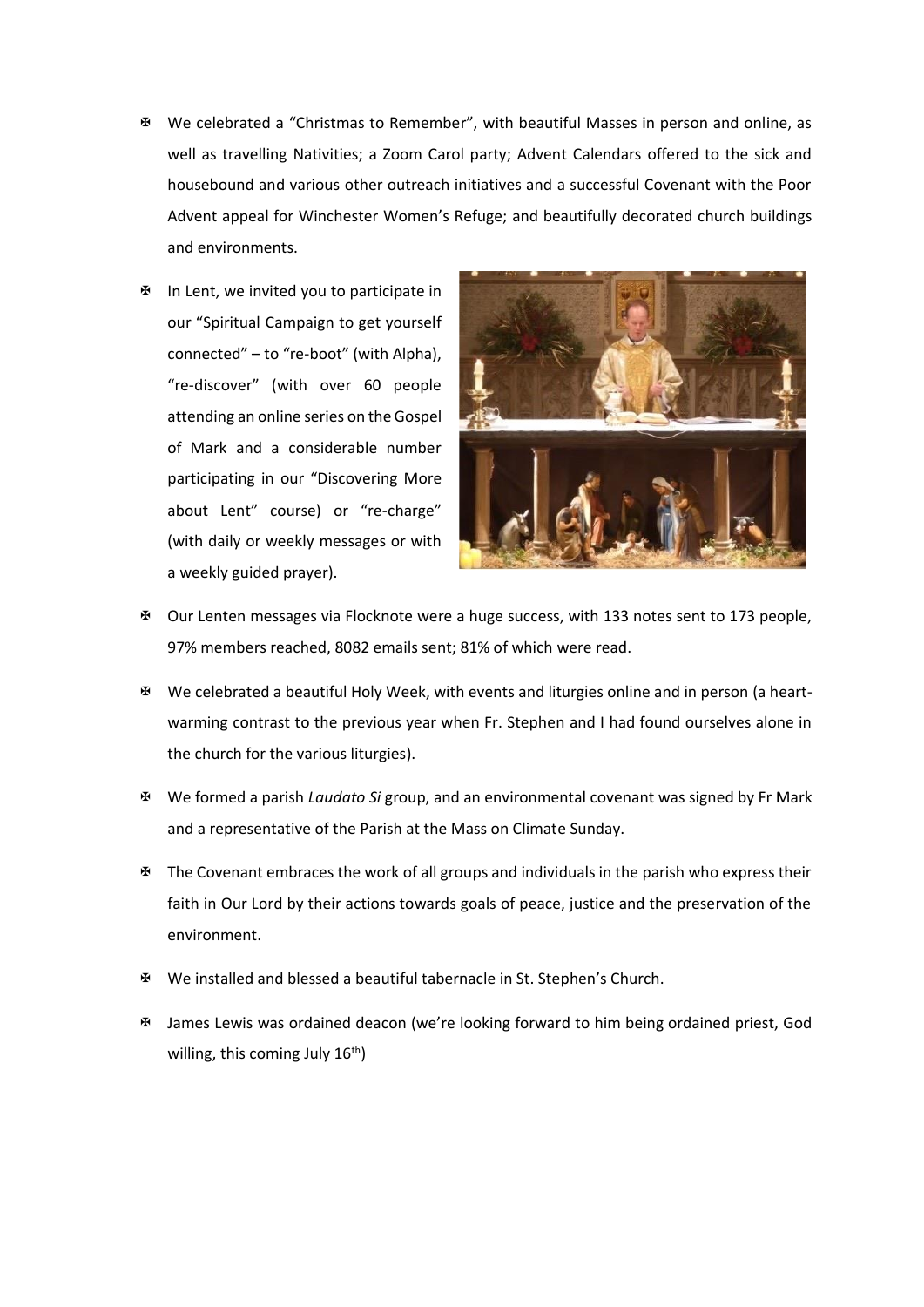We celebrated with a party for our health workers up in St. Peter's School grounds, to say 'Welcome' and 'Thank You' to the members of our parish who provide healthcare in and around Winchester.



- $\mathbb F$  We launched our Acorn Groups as we aim to build a community of small groups connected together through faith in Jesus and friendship, an environment that fosters spiritual growth and faith-based friendships in a safe and comfortable space where we are nurtured, encouraged, and equipped to use the gifts God has given us.
- We have taken the first steps in beginning a "Ministry after Loss" which aims to support and walk alongside the bereaved and those suffering significant loss in other ways.

All of this, without mentioning the rhythm of daily and weekly masses, prayers and sacraments, and countless activities supported by our ministry groups.

We:

- Continued with live streaming for daily Morning Prayer, Mass and Night Prayer. This has been an amazing success with about 400 views on average per weekend;
- Continued to have a team to welcome and fulfil our "track and trace obligations", steward and "fog" the church, to keep those able to attend mass in person as safe as possible;
- **EX** Offered an online Children's Liturgy before the Sunday morning Mass;
- Continued an Outreach exercise called *'PeterCares',* supporting more than 70 elderly and vulnerable parishioners through a regular friendly call;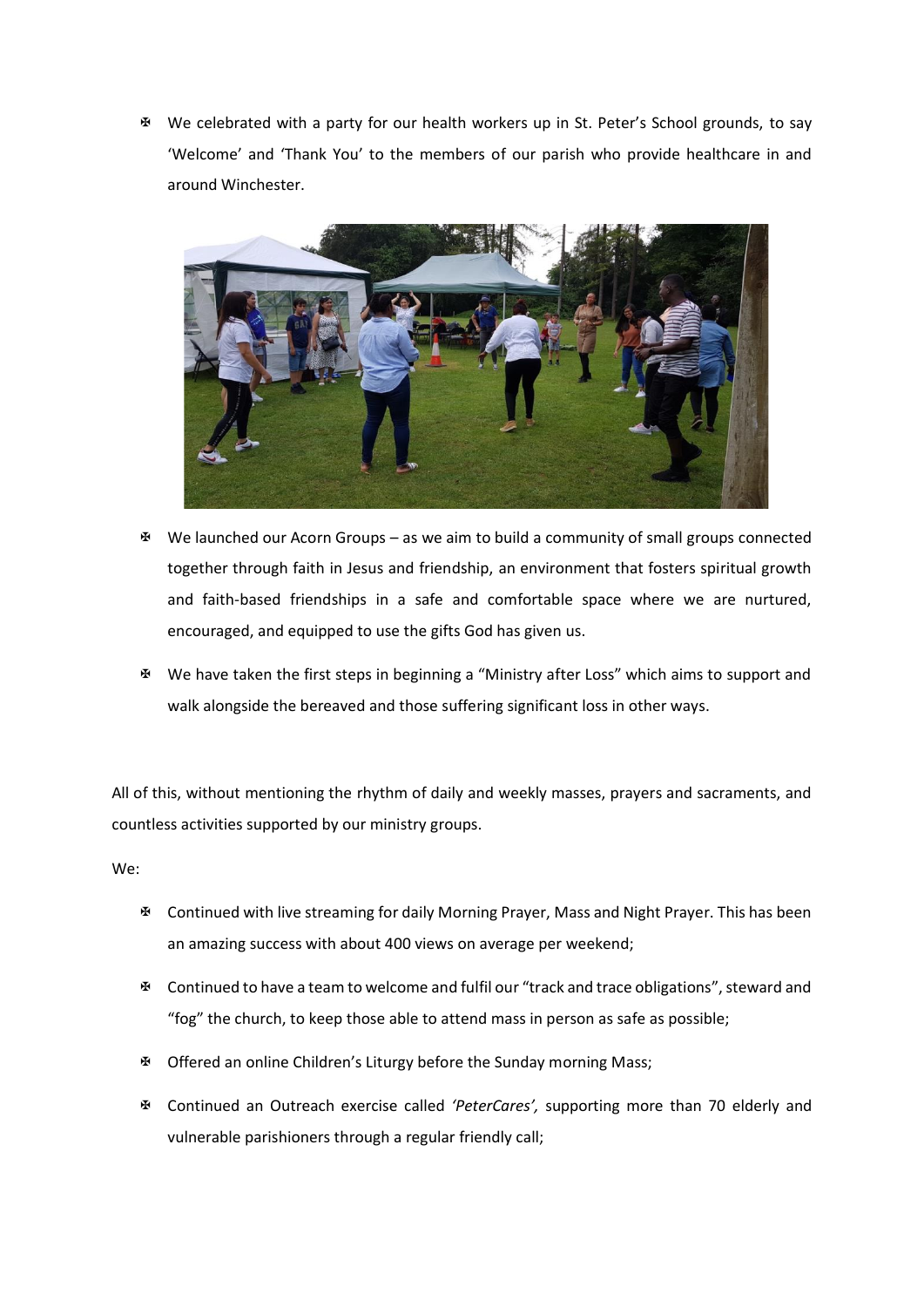**EX** Continued to support and liaise with the many parish based and ecumenical groups who serve the needy in our local Winchester community. Besides PeterCares, these include SVP, Churches Together in Winchester, Street Pastors, Basics Bank, Night Shelter and Trinity Centre. About 40 parishioners answer Jesus's "Call to Serve' in this way.



 Continued with online evangelisation through Alpha. We welcomed another 45 guests who completed our Alpha courses, more and more of whom (over half) were not regular worshippers at church before participating;

Continued our collaborative music

ministry, with contributions coming from across the parish and worshipping communities. Over the whole period of the pandemic thus far, we have produced close to 100 separate word sheets, with over 850 hymns or psalms, covering liturgies for every week of the church year, plus Holy Week and Christmas and our livestream and "live" cantors at Masses have involved the efforts of close to 40 different contributors (aged 6 to "80-something") ;

 Continued to light candles for anyone who asks, every evening (later every week) throughout this period;

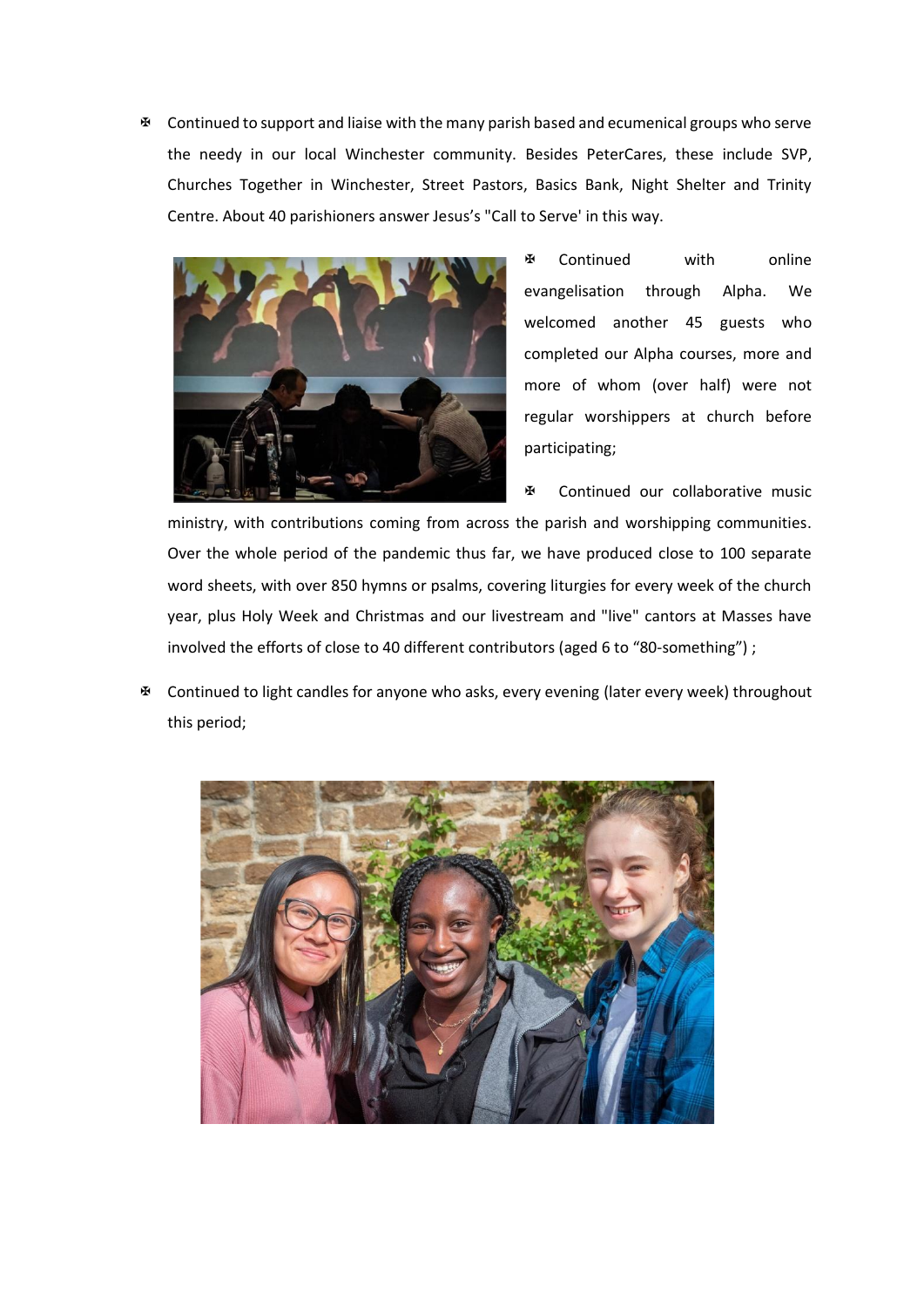$\mathfrak{B}$  Continued to communicate with people via our website (about 2,000 views per week), the parish newsletter (Peterpost now has over 600 inboxes currently receiving this by email each week), our YouTube channel (with nearly 1,000 subscriptions) and our Facebook page (we typically have 2000 views a month, a high rate of engagement and a quick response time), as



well as our new parish Instagram;

图 Continued to support hospital staff and patients, offer comfort to the bereaved and provide funeral services;

 Continued to offer pastoral support to our school staff and students.

This list is far from exhaustive but gives some insight into many of the ways in which we've been able together to bring hope and joy into the lives of our own community members and those around us, bringing each other and others closer to Christ in the process.

- We said farewell to two of our much-loved staff members, Sandra Drower and Adam Biernat, and have been delighted to welcome Michaela Waterfield to the team.
- We also said farewell to Fr. Stephen, who has moved to the Isle of Wight and will soon, we hope, be able to return here to pay a visit and celebrate Mass with us.
- We also said farewell to Canon Peter Wilkie, who had been living in the parish for a few years and has now gone to live in Ringwood. Please keep Canon Peter in your prayers as his illness develops.

Those of us entrusted with leadership in the parish need your forgiveness and continued patience for the times when we have fallen short of the high standards which we have set ourselves and by which we wish to serve you and the wider community. As I write, we've just marked Advent and celebrated Christmas with over 1,500 people joining us in person, despite the rapid rise in the Omicron variant, and many more via livestream. We've also made excellent progress towards reaching our goal as part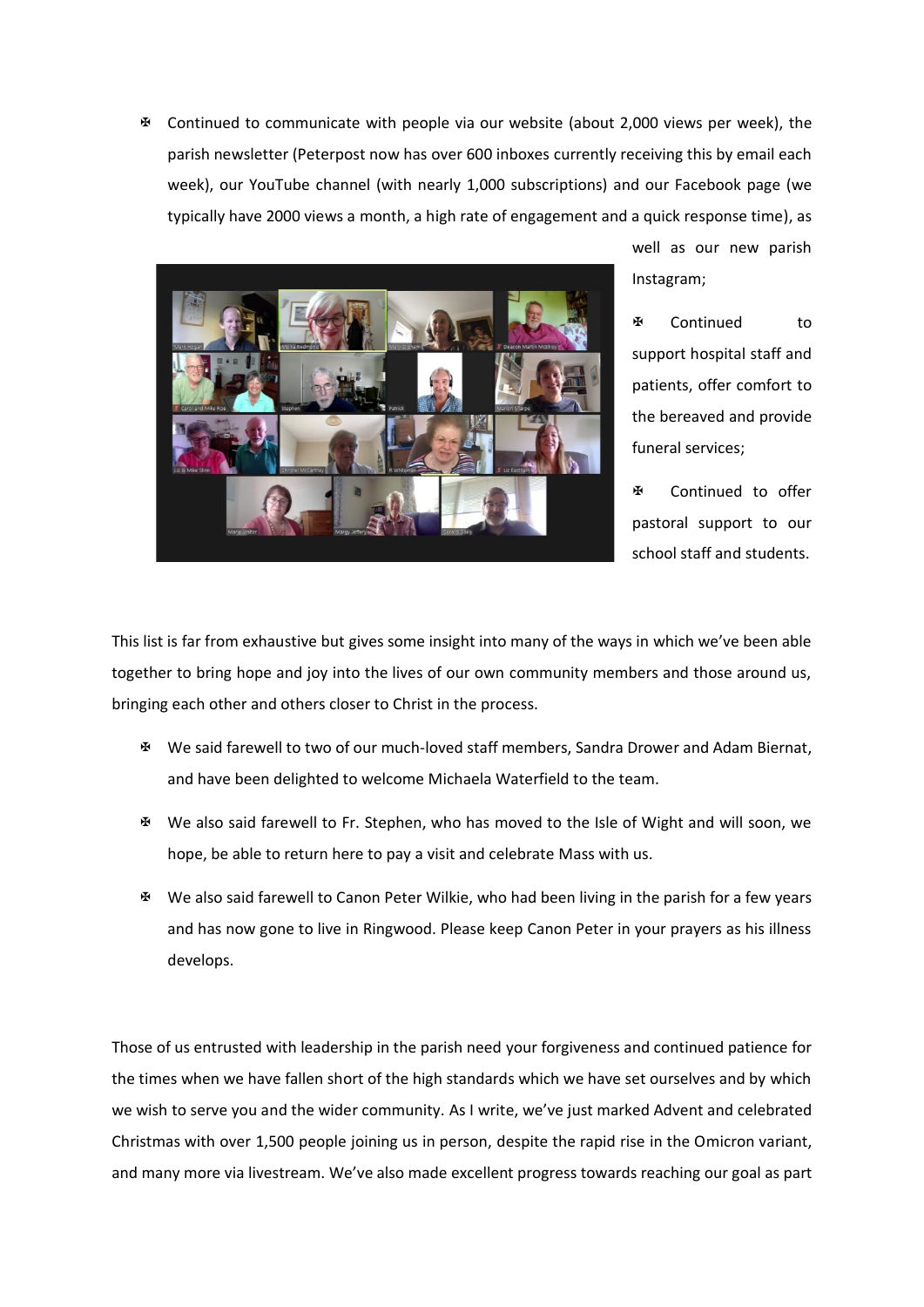of the *Closer to Christ* Campaign and are now looking forward to participating in the Church's Synodal process and embarking upon our Lenten Spiritual Campaign.

"thank you, thank you, thank you"

Thank you, thank you, thank you for the contribution you are making to our parish mission through the generous offering of your time, talents and treasure. Let's continue to support each other, and allow the Lord to hold all of us, as we strive **to bring people closer to Jesus Christ in hope and joy so that he can heal our souls and bodies and restore our broken lives by the power of the Holy Spirit.**

With every blessing,



Fr. Mark Hogan

25<sup>th</sup> Jan 2022 (The Feast of the Conversion of St. Paul)

*This financial report has been prepared as an information document for parishioners of The Parish of St. Peter and the Winchester Martyrs. The Parish does not publish individual statutory accounts as for legal and accounting purposes it is part of the Roman Catholic Diocese of Portsmouth and its detailed financial transactions are included within the annual consolidated accounts of the Diocese.*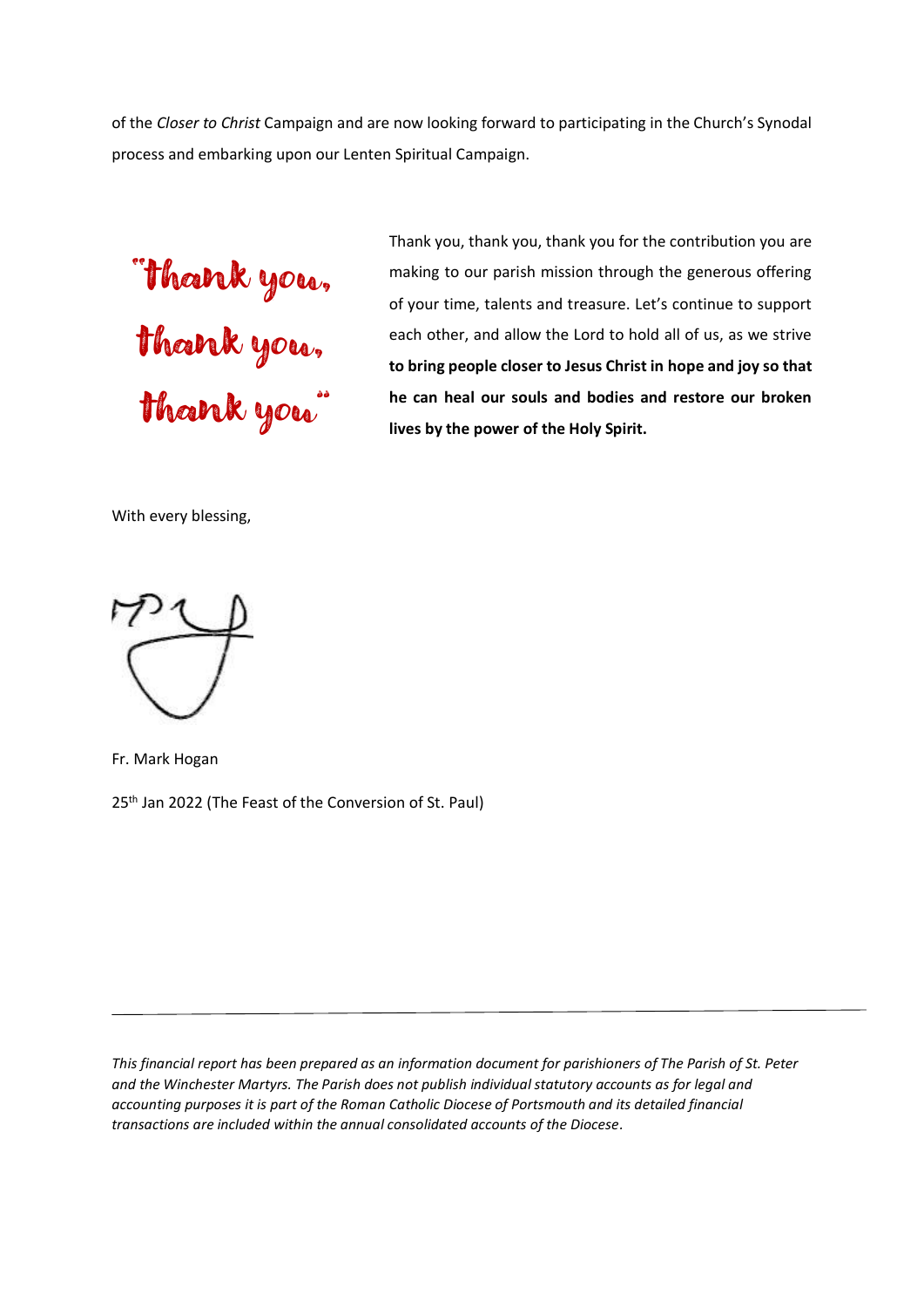# **The Parish of St. Peter and the Winchester Martyrs**

## **STATEMENT OF FINANCIAL ACTIVITIES**

| financial year ending 31st August            | 2021       | 2020       | 2019       |
|----------------------------------------------|------------|------------|------------|
|                                              | £          | £          | £          |
| Ordinary parish income                       |            |            |            |
| Offertory and donations                      | 245,391    | 254,182    | 267,590    |
| Gift Aid tax refunds                         | 54,388     | 53,314     | 65,018     |
| Divine Renovation hypothecated income        | 58,476     | 38,266     | 11,859     |
| Hall and room hire                           | 5,432      | 18,339     | 24,834     |
| Grants                                       | 68,748     |            |            |
| Other ordinary income                        | 4,041      | 4,216      | 6,736      |
| Sub-total                                    | 436,476    | 368,317    | 376,037    |
| Rental property income                       |            |            |            |
| Rents received                               | 209,326    | 175,565    | 186,488    |
| Professional fees and insurance              | $-23,019$  | $-26,545$  | $-26,955$  |
| Repairs and maintenance                      | $-39,492$  | $-22,468$  | $-35,964$  |
| Other operating costs                        | $-15,438$  | $-3,086$   | $-3,015$   |
| Sub-total                                    | 131,377    | 123,466    | 120,554    |
| Ordinary parish expenditure                  |            |            |            |
| Diocesan levy                                | $-113,201$ | $-103,635$ | $-103,927$ |
| Staff costs                                  | $-111,589$ | $-107,525$ | $-135,241$ |
| Clergy costs                                 | $-24,727$  | $-29,366$  | $-36,783$  |
| Liturgy and worship costs                    | $-9,675$   | $-9,463$   | $-15,727$  |
| <b>Divine Renovation costs</b>               | $-58,475$  | $-38,321$  | -11,851    |
| Faith, ministries, outreach costs            | -4,713     | $-11,082$  | $-25,383$  |
| Repairs and maintenance                      | $-66,865$  | $-37,970$  | $-61,707$  |
| Equipment, furniture and fixtures            | $-13,536$  | $-7,169$   | $-1,717$   |
| Utility charges                              | $-30,292$  | $-35,820$  | $-23,153$  |
| General administration, IT and insurance     | $-32,299$  | $-34,364$  | $-48,967$  |
| Other operating costs                        | $-14,860$  | $-11,796$  | $-9,626$   |
| Sub-total                                    | $-480,232$ | $-426,511$ | $-474,082$ |
| Ordinary plus rental income less expenditure | 87,621     | 65,272     | 22,509     |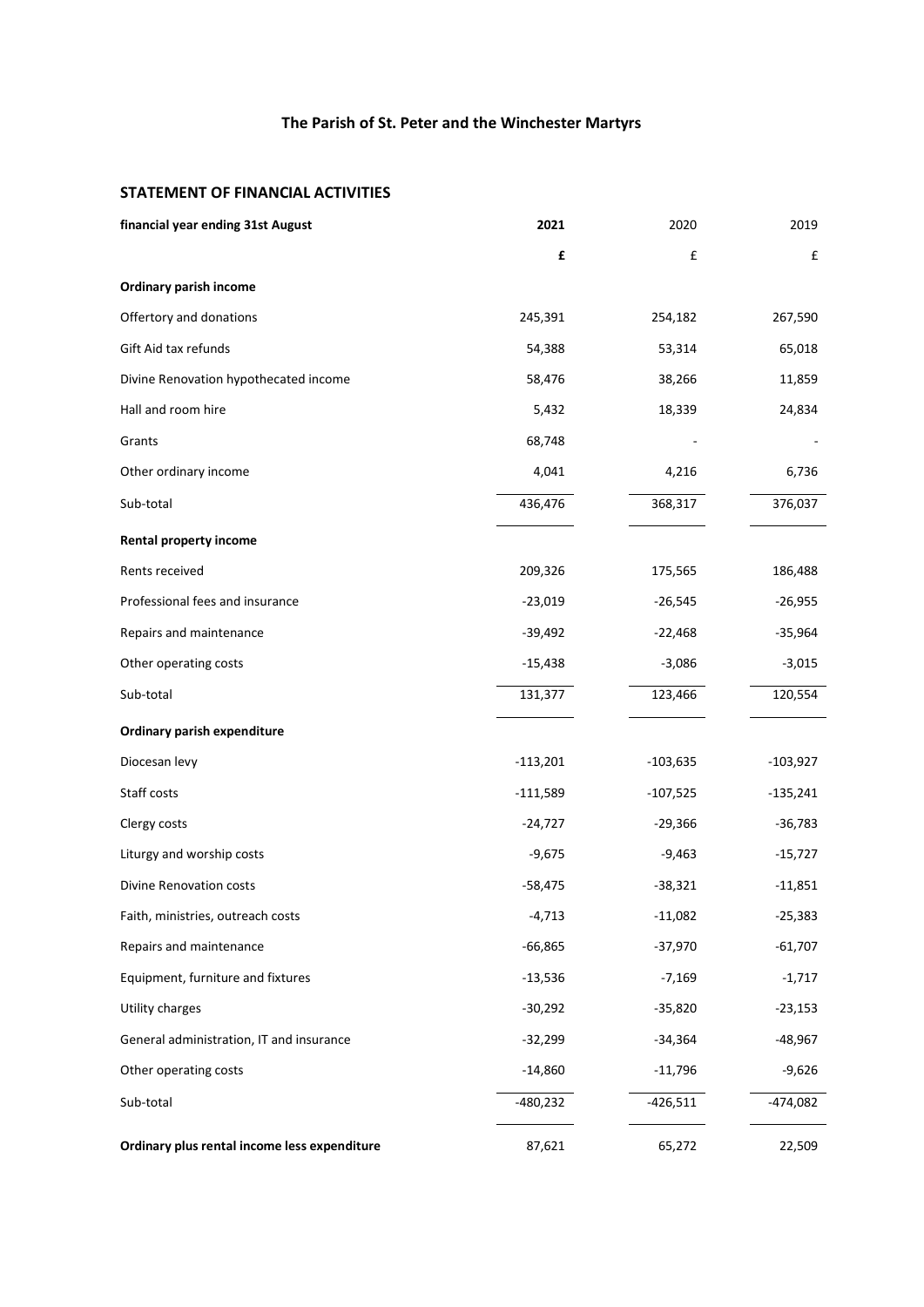| financial year ending 31st August                   | 2021      | 2020      | 2019      |
|-----------------------------------------------------|-----------|-----------|-----------|
|                                                     | £         | £         | £         |
| Other movements on income account                   |           |           |           |
| Net transfer (to)/from major property works reserve | $-11,782$ | $-35,158$ |           |
| DOPIFS investments valuation increase               | 7,707     |           |           |
| Unused prior year provisions and adjustments        | 17,009    | $-625$    | $-12,750$ |
| Sub-total                                           | 12,934    | $-35,783$ | $-12,750$ |
| Net surplus before exceptional items                | 100,555   | 29,489    | 9,759     |
| <b>Exceptional movements on income account</b>      |           |           |           |
| <b>Exceptional property costs</b>                   | $-10,179$ |           |           |
| Other exceptional income/(costs) net                |           |           | $-6,417$  |
| Sub-total                                           | $-10,179$ | 0         | $-6,417$  |
| Net surplus on income account                       | 90,376    | 29,489    | 3,342     |
| Other movements in funds                            |           |           |           |
| Deferred income                                     | 98,597    | 35,006    | $-2,783$  |
| Parishioner fundraising funds                       | 2,345     | 5,183     | 4,372     |
| Major property works reserve                        | 11,782    | 35,158    |           |
| Legacy funds                                        | 6,000     | 1,602     | 29,037    |
| Other funds                                         | 202       | 1,355     |           |
| Sub-total                                           | 118,926   | 78,304    | 30,626    |
| Net increase in Parish funds                        | 209,302   | 107,793   | 33,968    |
| DOPIFS investments brought into income reserve      |           | 55,622    |           |
| Total funds brought forward                         | 224,941   | 61,526    | 27,558    |
| <b>Total Parish funds carried forward</b>           | 434,243   | 224,941   | 61,526    |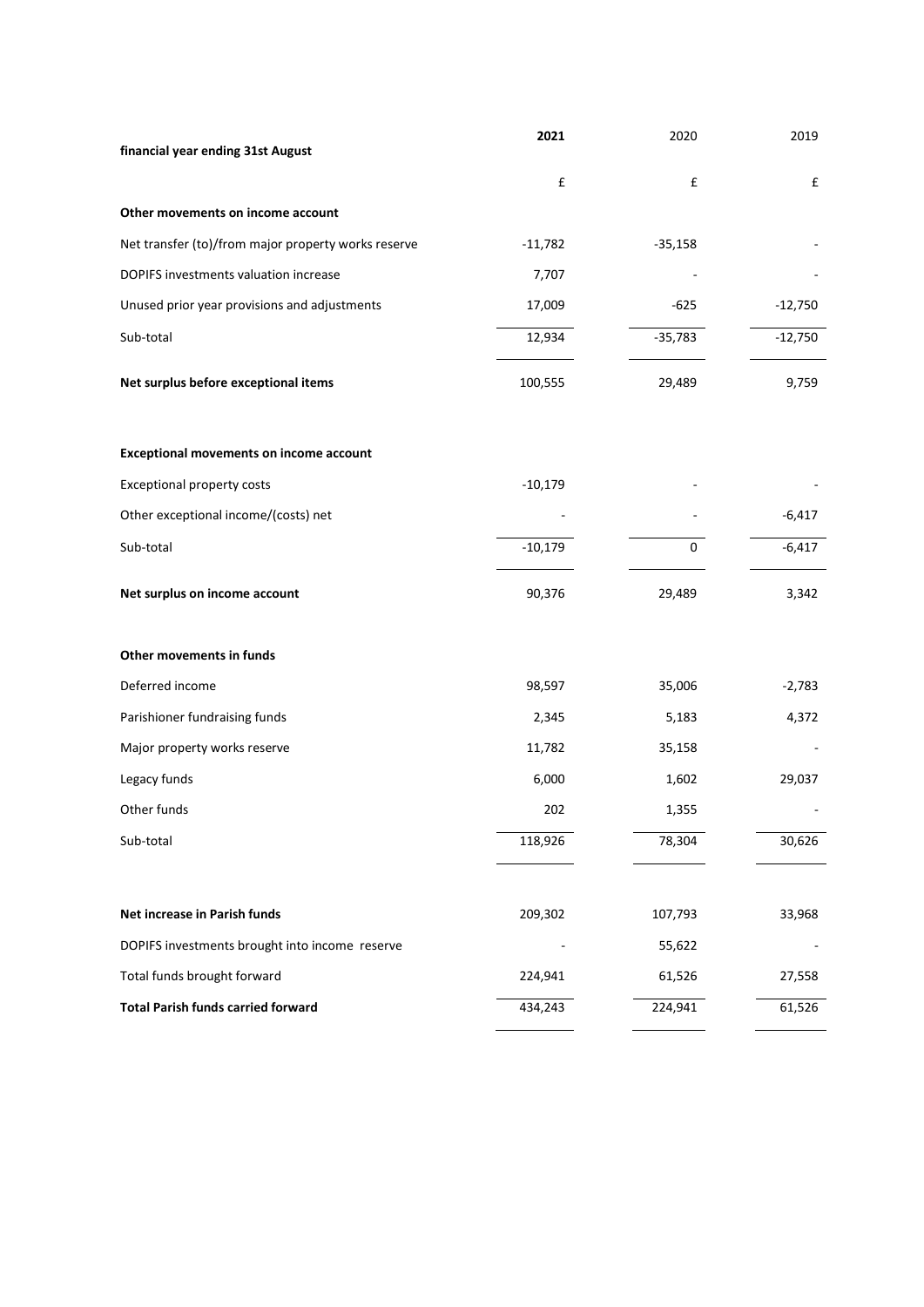## **BALANCE SHEET**

| as at 31st August                           | 2021       | 2020       | 2019       |
|---------------------------------------------|------------|------------|------------|
|                                             | £          | £          | £          |
| <b>Current assets</b>                       |            |            |            |
| <b>DOPIFS investments</b>                   | 63,329     | 55,622     |            |
| Cash at bank and in hand                    | 525,713    | 345,169    | 218,771    |
| Accounts receivable                         | 17,691     | 26,636     | 28,635     |
| Total current assets                        | 606,733    | 427,427    | 247,406    |
| <b>Current liabilities</b>                  |            |            |            |
| Accounts payable                            | $-47,209$  | $-77,205$  | $-60,599$  |
| <b>Net current assets</b>                   | 559,524    | 350,222    | 186,807    |
| <b>Other liabilities</b>                    |            |            |            |
| Diocesan loan repayable                     | $-125,281$ | $-125,281$ | $-125,281$ |
| <b>Net assets</b>                           | 434,243    | 224,941    | 61,526     |
| <b>Parish funds</b>                         |            |            |            |
| Income account reserve                      | 159,036    | 68,660     | $-16,451$  |
| Deferred income                             | 135,334    | 36,737     | 1,731      |
| Parishioner fundraising funds               | 23,679     | 21,334     | 16,151     |
| Major property works reserve                | 46,940     | 35,158     |            |
| Legacy funds                                | 42,639     | 36,639     | 35,037     |
| Diocesan Living Our Faith (LOF) grant funds | 25,058     | 25,058     | 25,058     |
| Other funds                                 | 1,557      | 1,355      |            |
| <b>Total Parish funds</b>                   | 434,243    | 224,941    | 61,526     |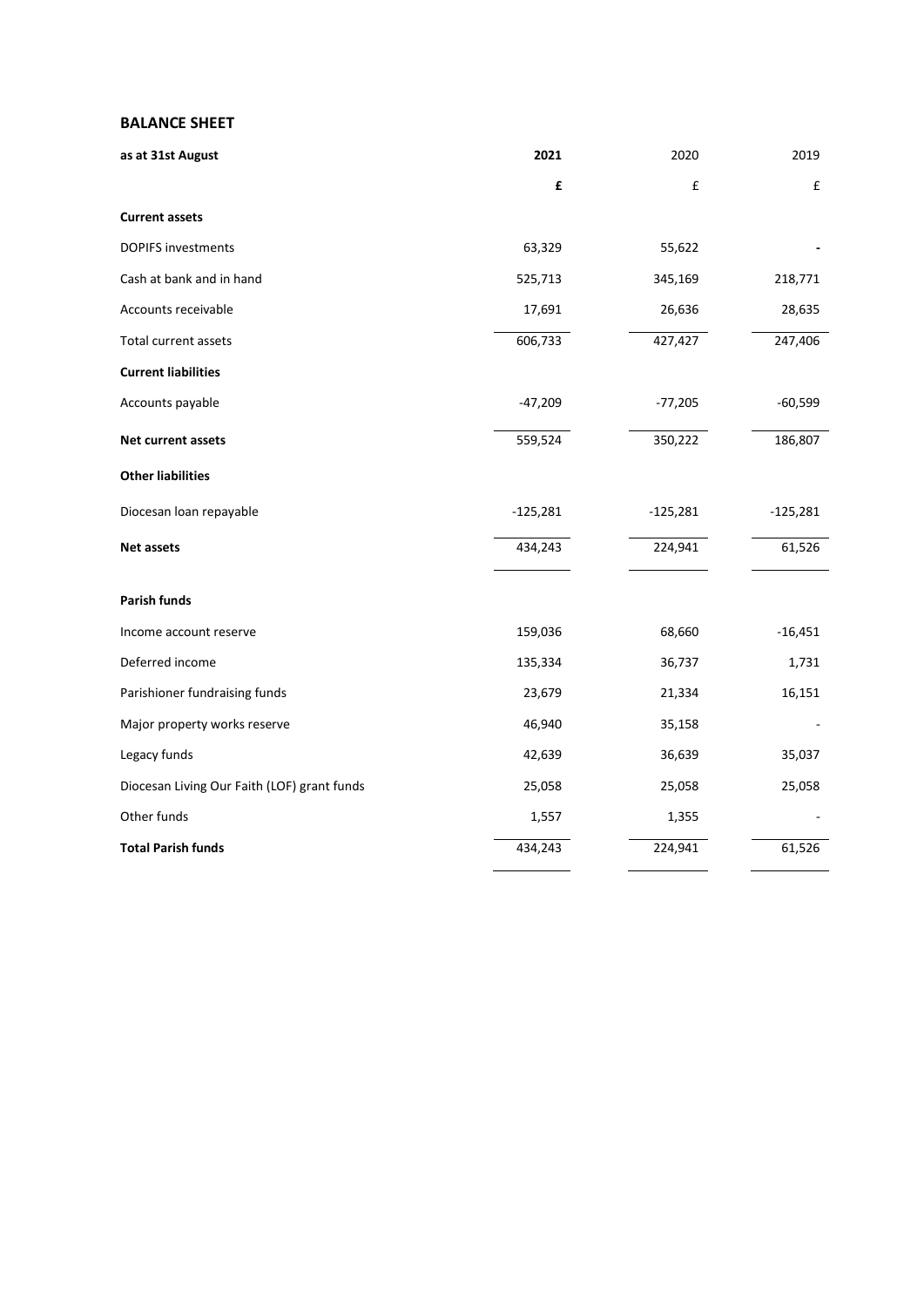#### **Financial overview**

The outcome for the financial year ending  $31<sup>st</sup>$  August 2021 was largely positive despite the continuing coronavirus pandemic.

Income from offerings, donations and related Gift Aid tax refunds again held up quite well, despite a reduction in offertory collections, thanks to parishioners maintaining their planned giving and some switching from plate collections to online donations. Net rental properties income was slightly up on the previous year but hall and room hire income was substantially down due to the impact of the pandemic. In May 2021 we were fortunate to secure a substantial grant award from the National Lottery Recovery Fund for funding some specific building repairs and equipment and to provide general funding to help our recovery on through 2021/22. Repairs and maintenance expenditure was significantly higher than last year as there was some catching up of the backlog. There was an increase in Divine Renovation costs which was fully funded from hypothecated income. Other ordinary expenditure, in total, was broadly in line with the previous year.

Ordinary income plus rental income exceeded ordinary expenditure by £87,621 (2020: £65,272; 2019: £22,509). After other movements and exceptional costs there was a net surplus for the financial year of £90,376 on the income account (2020: £29,489; 2019: £3,342).

In addition, there were other movements in funds of £118,926 (2020: £78,304; 2019: £30,626) including £98,597 of deferred income (income attributable to future periods received in advance), legacy receipts of £6,000 and a net transfer to the major property works reserve of £11,782.

This resulted in a net increase in total Parish funds of £209,302 in the financial year (2020: £107,793; 2019: £33,968 re-stated basis) to a closing balance of £434,243 at 31 st August 2021 ( 2020: £224,941; 2019 £61,526 re-stated basis).

Following a review of accounting policy, deferred income and parishioner fundraising funds have been reclassified as Parish funds (previously treated as liabilities and deducted from net assets). The closing Parish funds balances at 31<sup>st</sup> August 2020 and 2019 have been re-stated in the Balance Sheet.

## **Statement of financial activities**

The statement of financial activities (SoFA) provides details of all income, expenditure and other gains and losses recognised in the income account for the financial year. It also shows other movements in and transfers between funds, reconciling to the closing balance of Parish funds at the year end.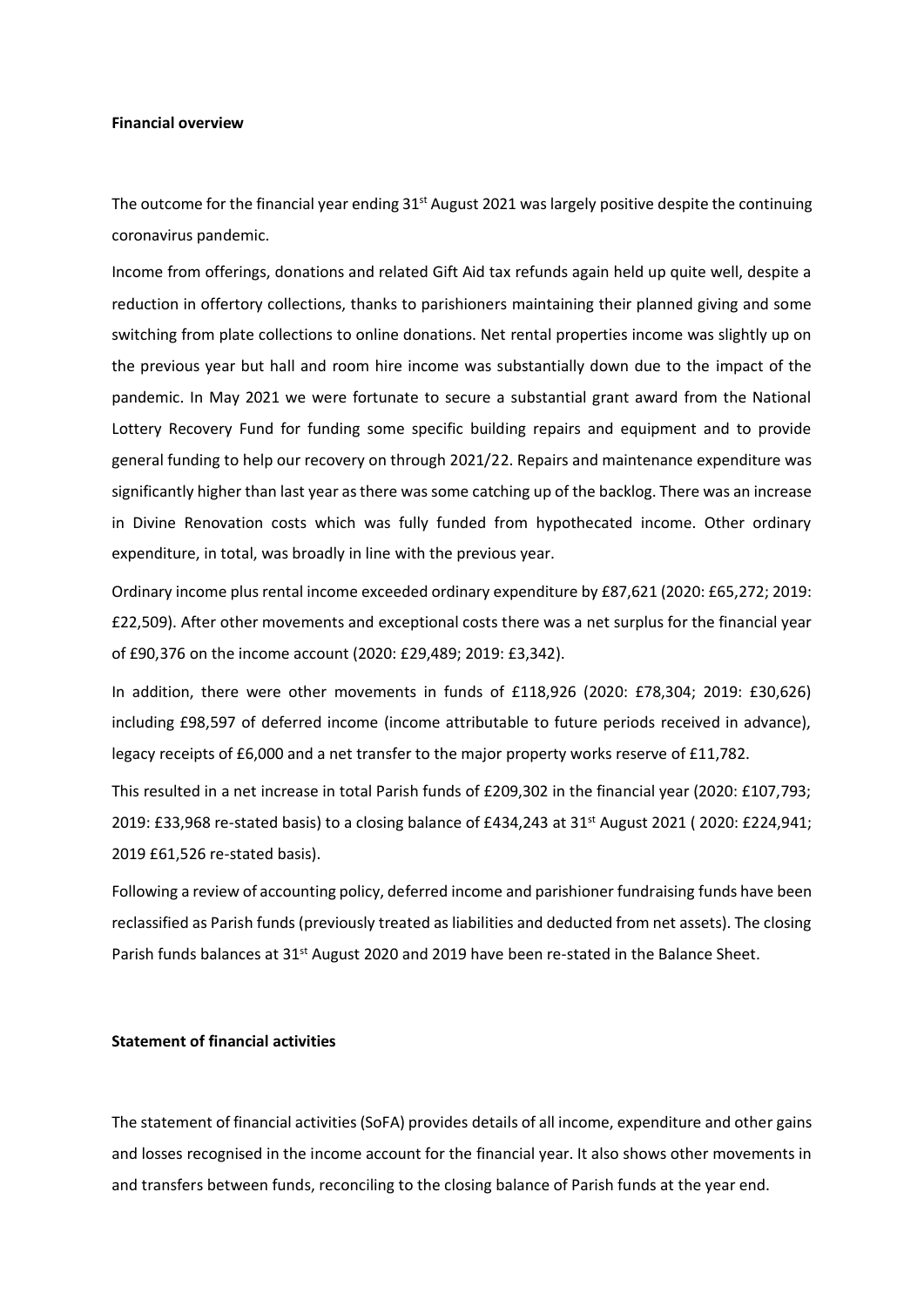## **Ordinary parish income**

Total ordinary parish income at £436,476 was £68,159 (19%) higher than the previous year (2020: £368,317):

**Offertory and donations** for Parish funds at £245,391 fell by £8,791 (4%) compared to the previous year (2020: £254,182). This comprises:

| Offertory and donations category:                  | 2020/21 | 2019/20 | 2018/19 |
|----------------------------------------------------|---------|---------|---------|
|                                                    | £       | £       | £       |
| Planned-giving (standing orders and direct debits) | 182,116 | 181,744 | 180,981 |
| Offertory collections - Gift Aid envelopes         | 5,418   | 10,664  | 13,242  |
| Offertory collections - other                      | 20,031  | 36,438  | 54,977  |
| Offertory - online payments                        | 13,132  | 4,436   |         |
| Donations - charitable trusts                      | 15,000  | 15,000  | 12,500  |
| Donations - other                                  | 9,694   | 5,900   | 5,890   |
| Total offertory and donations                      | 245,391 | 254,182 | 267,590 |

Planned giving has held up well but offertory collections continued to be adversely affected by the coronavirus situation, falling by £21,653 (46%) in total compared to the previous financial year. This fall was however partly offset by an increase of £8,696 in online payments. We again received a major £15,000 donation from a charitable trust and other, private donations of £9,694 were £3,794 higher than 2020.

The above figures do not include Christmas and Easter offerings for our priests, Mass intention offerings and special/second collections (regular retiring collections and other charity appeals) as these are not accounted for as Parish funds but are paid over directly to the respective beneficiaries. However, our parishioners give generously to these collections and appeals as summarised below:

|                                           | 2020/21 | 2019/20 | 2018/19 |
|-------------------------------------------|---------|---------|---------|
|                                           | £       | £       | £       |
| Special/second collections:               |         |         |         |
| Diocesan second (retiring) collections    | 5,636   | 10,437  | 12,642  |
| <b>CAFOD</b>                              | 1,207   | 3,607   | 7,450   |
| Covenant With the Poor (CWP) appeals      | 15,022  | 20,556  | 18,664  |
| SVP appeals                               | 3,678   | 1,775   | 2,729   |
| Other charity appeals                     | 3,182   | 2,512   | 7,321   |
| Sub-total                                 | 28,725  | 38,887  | 48,806  |
| Christmas and Easter offerings to priests | 17,949  | 23,444  | 18,656  |
| Mass intention offerings                  | 3,457   | 2,082   | 2,907   |
| Total                                     | 50,131  | 64,413  | 70,369  |

Further details of the Diocesan second (retiring) collections are provided in an appendix to this report.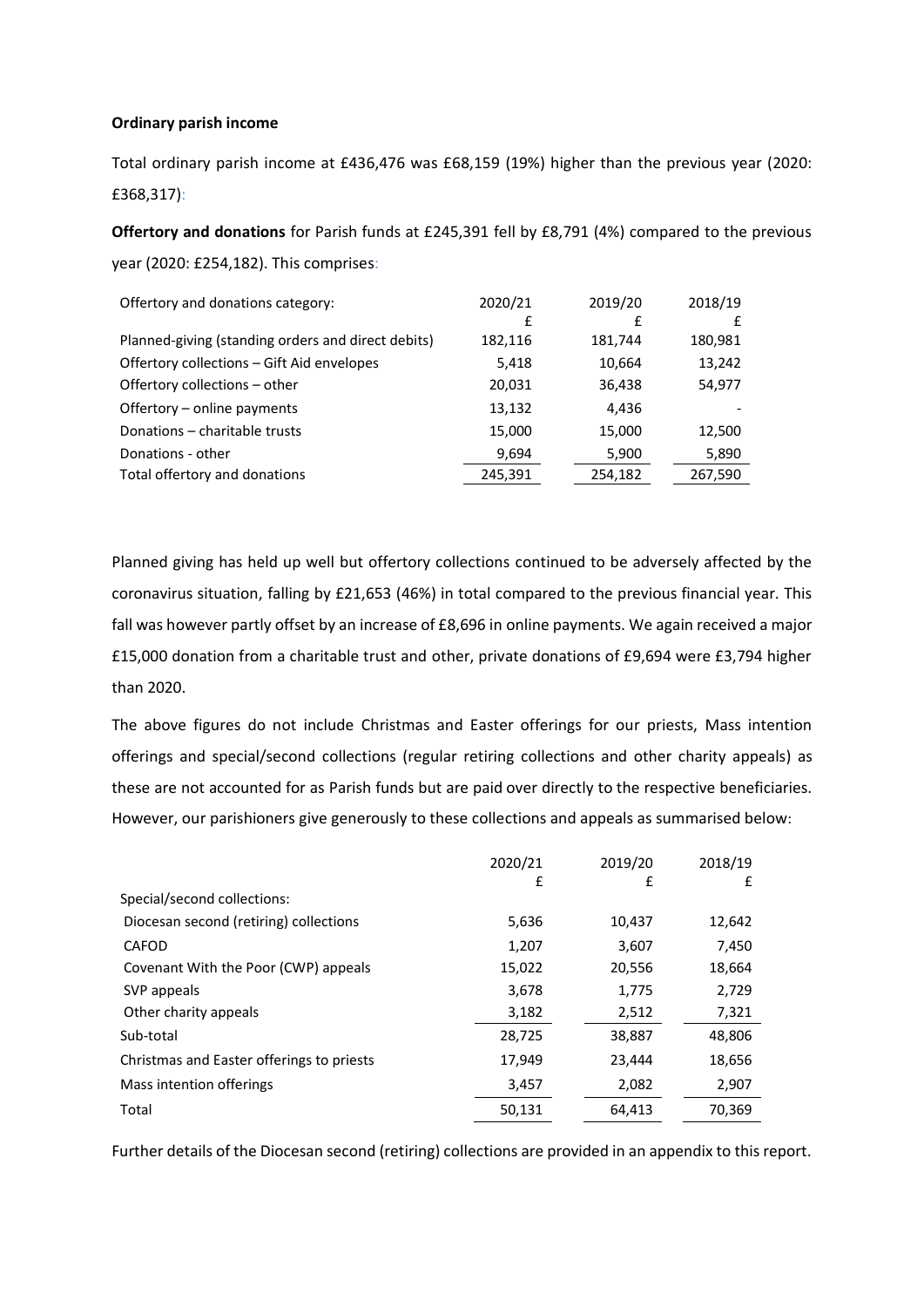**Gift Aid** tax reclaimed from HMRC relating to offertory and donations amounted to £54,388 (2020: £53,314).

**Divine Renovation** hypothecated income of £58,476 (2020: £38,266) is specific funding from the Diocesan Living Our Faith fund and private donors for costs related to the Divine Renovation ministry. This funding is mainly received as lump sum payments which are held in Parish funds (deferred income) and released to the income account to cover the actual Divine Renovation costs as incurred.

**Hall and room hire income** - from St. Peter's Pastoral Centre, the Milner Hall and St. Gregory's Pastoral Centre – was hit very hard by the various coronavirus restrictions on public indoor gathering during the year. Net income was only £5,432, a reduction of £12,907 (70%) compared to the previous year (2020: £18,339) which itself was substantially down on pre-coronavirus levels.

**Grants** were a new and welcome source of funds for the Parish in 2020/21. During the year a successful grant application was made to the National Lottery Recovery Fund, and we received payments of £140,850. Under the terms of the grant award £64,270 was used in the year as income, of this £41,100 towards staff costs and £23,170 for various church building repairs and equipment/fixtures. The balance of £76,580 has been carried forward in Parish funds (as deferred income) to be released to income in 2021/22 as part of our budget funding of ordinary expenditure. Grant income also includes £4,478 received from Heritage England to fund urgent repairs to St. Peter's Church rainwater guttering and drainpipes.

**Other ordinary income** of £4,041 (2020: £4,216) mainly comprises votives box donations (net of votive candle costs) and interest on our DOPIFS investments. Votive box donations have been adversely impacted during the coronavirus pandemic.

#### **Rental property income**

Rental properties net income was up by £7,911 (6%) at £131,377 (2020: £123,466). This income represents the rents received from the Parish's portfolio - flats at 8 and 9 St. Peter Street, Cemetery Cottage (43 Romsey Road), flats and office premises at 29 Jewry Street (The Old Presbytery) and the former Alresford Presbytery - after deduction of related expenses, mainly repairs and maintenance and professional fees. Rents received increased by 19%, with the Alresford Presbytery being let for the full year and some recovery of prior year rent arrears, although this was partly offset by higher repair and maintenance costs, some end-of-tenancy refurbishment costs and extra professional fees. These increased costs partly related to essential repairs to Cemetery Cottage, 43 Romsey Road in preparation for putting it up for sale.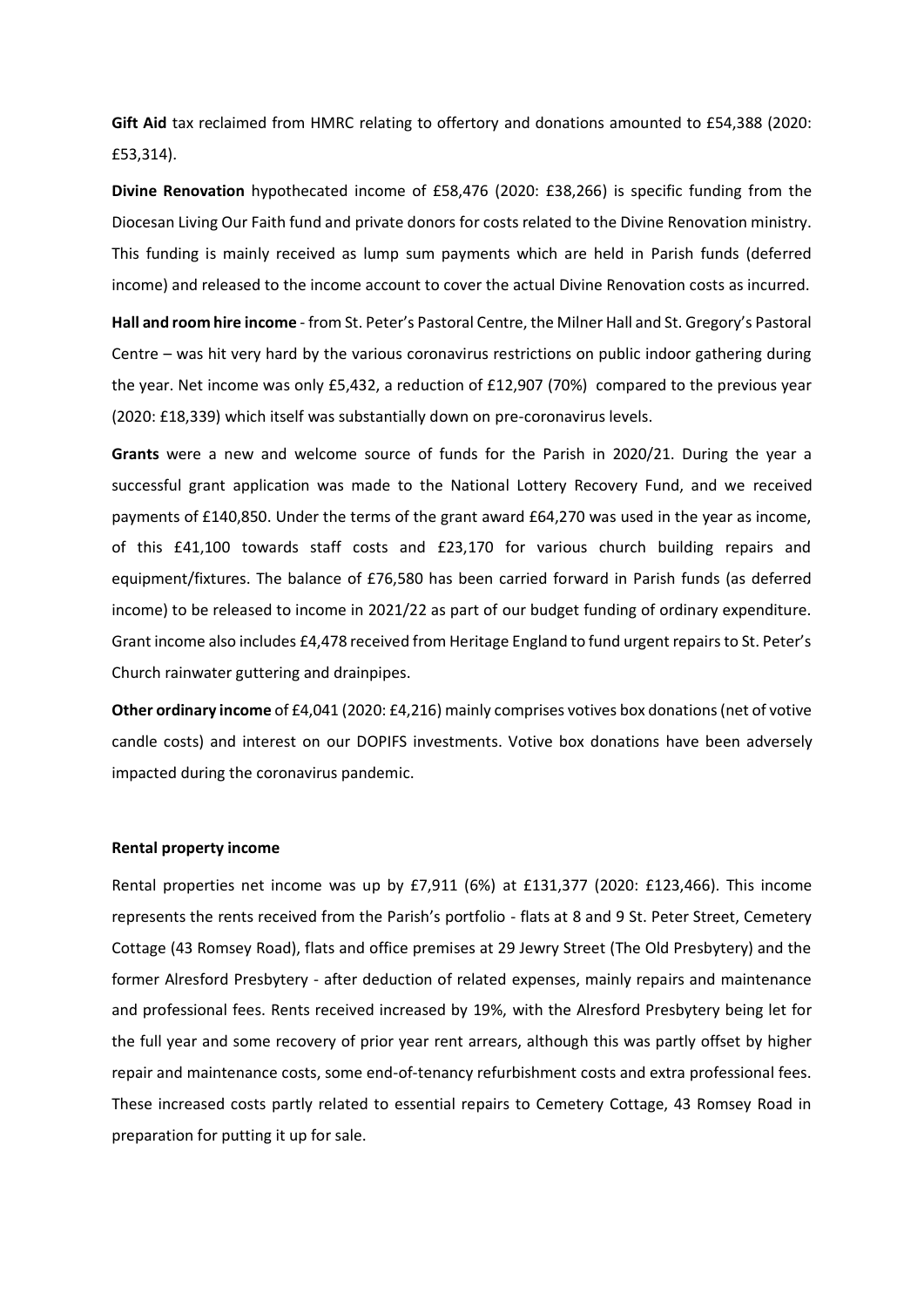#### **Ordinary parish expenditure**

Total ordinary parish expenditure at £480,232 was £53,721 (13%) higher than the previous year (2020: £426,511):

**Diocesan levy** at £113,201 was £9,566 more than the previous year (2020: £103,635). All parishes in the Diocese are subject to the levy - essentially a contribution to central costs - of 25% of their income (less levy-free allowances for certain categories of income).

**Staff costs** at £111,589 were £4,064 (4%) higher than the previous year (2020: £107,525). This cost covers the Parish staff team – pastoral workers, sacristy, housekeeping, facilities management, finance and general administration. Actual staff costs decreased by almost £26,000 (17%) but the reduction in furlough and government Job Retention Scheme rebate more than offset this.

**Clergy costs** – comprising our two priests' stipends, supply priest fees, travel, living costs and training - at £24,727 were £4,639 less than the previous year (2020: £29,366) mainly due to further reductions in payments for supply priests and lower travel expenses.

**Liturgy and worship costs** - comprising altar supplies (communion wafers, wine, candles, incense etc.), flowers, and liturgy and music expenses - were almost unchanged at £9,675 (2020: £9,463).

**Divine Renovation expenditure** for the year increased by £20,154 to £58,475 (2020: £38,321) in line with the budget resource plan. These costs relate specifically to implementation of Divine Renovation principles and are fully covered by hypothecated income, as noted above.

Faith, ministries and outreach expenditure amounted to £4,713 (2020: £11,082) the main items this year being contributions to the City Centre Chaplaincy and Churches Together in Winchester and Alresford. The reduction compared to the previous year was mainly related to Alpha (online versus physical meetings) and no Parish events being held due to coronavirus restrictions.

**Repairs and maintenance costs** at £66,865 were £28,895 more than the previous year (2020: £37,970). These costs cover planned and regulatory maintenance (including cleaning and gardening), routine repairs and non-routine repairs for all Parish facilities and grounds (the four churches, St. Peter's Pastoral Centre, Peterhouse, St. Gregory's Pastoral Centre, Milner Hall, Convent (White House) and St. James Cemetery). The increase in expenditure includes approximately £20,000 for specific items at St. Peter's Church and grounds, funded from the National Lottery and Heritage England grants. Another £8,218 of the increase is accounted for by projects carried over from the previous year now completed (and funded by a drawdown to income from the major property repairs reserve).

**Equipment, furniture and fixtures** expenditure of £13,536 in the year (2020: £7,169) includes £9,700 for specific items at St. Peter's Church, funded from the National Lottery grant (audio visual equipment and various other items).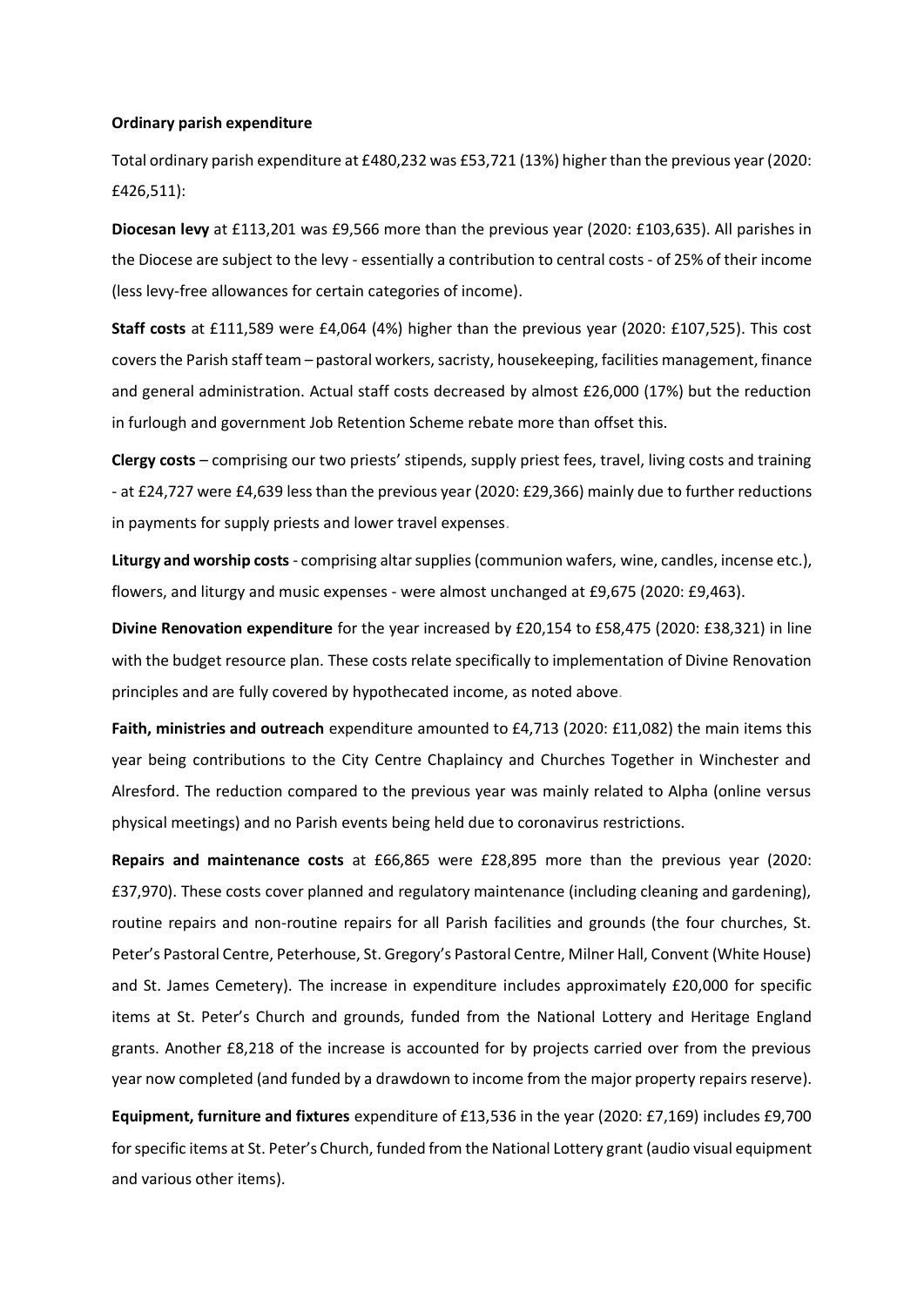**Utility charges** of £30,292 (2020: £35,820) are for heating, lighting and water supply to the Parish churches and other facilities. The reduction of £5,528 mainly relates to lower electricity charges.

**General administration, IT and insurance** expenditure of £32,299 (2020: £34,364) covers telephone, IT costs, printing, postage, stationery, travel expenses and insurance premiums (Diocese all-risks cover). The reduction of £2,065 is mainly accounted for by lower insurance premiums.

**Other operating costs** of £14,860 (2020: £11,796) include council tax charges on Parish facilities, structural survey fees relating to the White House (Convent) and general consumables. The increase compared to prior year mainly relates to the survey fees.

## **Other movements on income account**

The net transfers to the major property works reserve comprise:

|                                                                  | 2020/21   | 2019/20   | 2018/19 |
|------------------------------------------------------------------|-----------|-----------|---------|
|                                                                  |           |           | f       |
| Reserve made for Covid-delayed projects in 2019/20               |           | $-35.158$ |         |
| Drawdown to cover actual Covid-delayed projects expenditure      | 8,218     |           |         |
| Sinking fund transfer re: Parish buildings and rental properties | $-20,000$ |           |         |
| Net transfer to major property works reserve                     | $-11,782$ | $-35,158$ |         |

The DOPIFS investment valuation increase of £7,707 is the unrealised gain from the increase in market price of the investment units since the Parish's DOPIFS investments were first brought onto the balance sheet at 31<sup>st</sup> August 2020.

Unused prior year provisions and adjustments amounting to a £17,009 net credit in the year relates mainly to the reversal of provisions for potential expenditures made over the three preceding financial years 2019/20, 2018/19 and 2017/18 which in the event were not required.

#### **Exceptional movements on income account**

The exceptional property costs of £10,179 are architect's fees in relation to the project to repair the front external elevation of our rental properties at 8 and 9 St. Peter Street, Winchester. These works are now well in hand and the main costs will be booked in the 2021/22 financial year.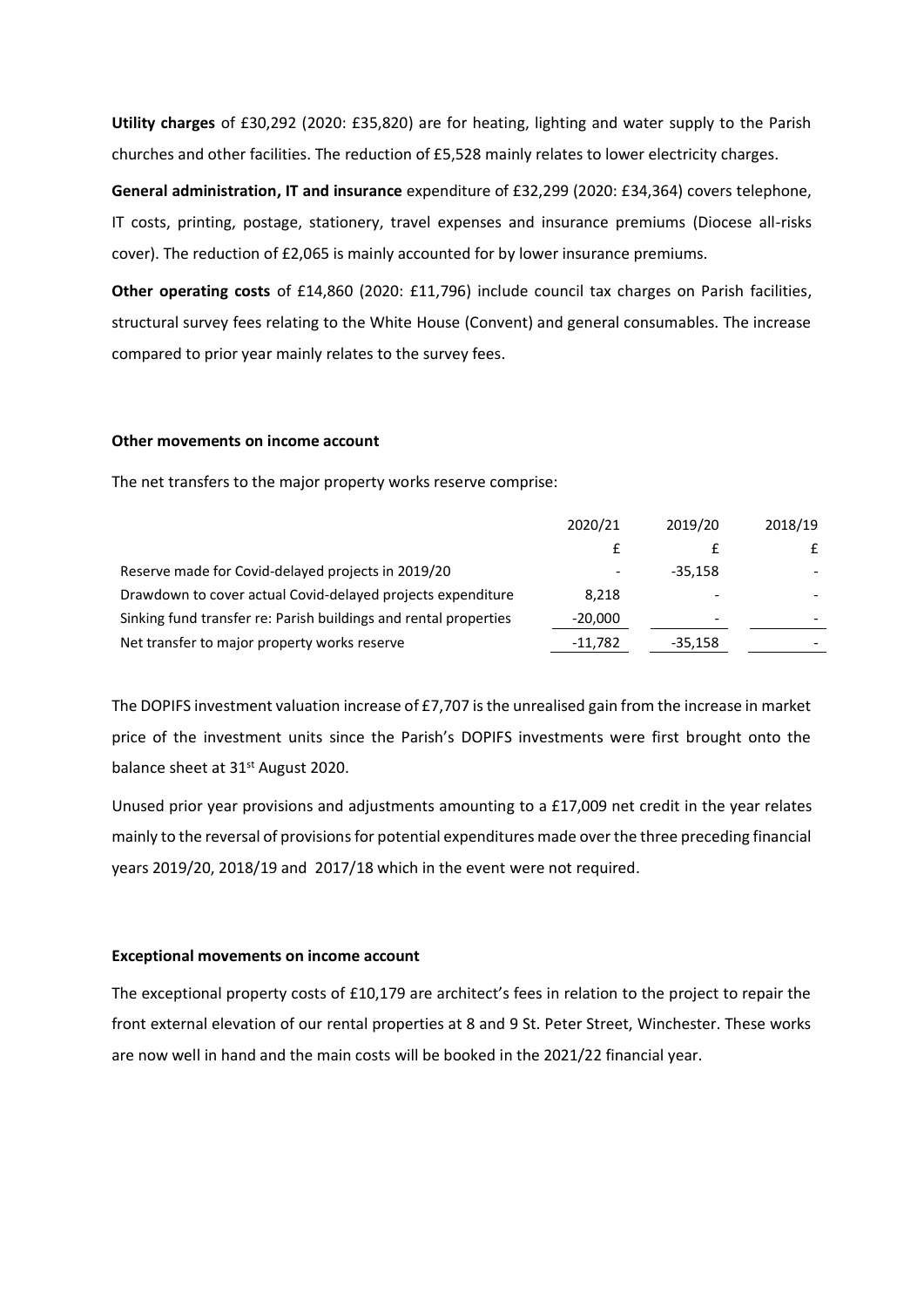## **Other movements in funds**

The net other movements in funds of £118,926 in 2020/21 is further analysed in the table below and reconciled to the respective closing Parish fund balances at 31<sup>st</sup> August 2021 :

|                                        | <b>Funds</b> | Transfer   | Transfer | Net fund   | Opening   | Closing   |
|----------------------------------------|--------------|------------|----------|------------|-----------|-----------|
| Fund category:                         | received in  | ( to )     | from     | increase / | balance   | balance   |
|                                        | 2020/21      | income     | income   | (decrease) | 1 Sept 20 | 31 Aug 21 |
|                                        | £            | £          | £        | £          | f         | £         |
| Deferred income:                       |              |            |          |            |           |           |
| National Lottery grant                 | 140,850      | $-64,270$  |          | 76,580     |           | 76,580    |
| Divine Renovation hypothecated funding | 71,493       | -58,476    |          | 13,017     | 36,737    | 49,754    |
| Other                                  | 9,000        |            |          | 9,000      |           | 9,000     |
| Sub-total                              | 221,343      | $-122,746$ |          | 98,597     | 36,737    | 135,334   |
| Parishioner fundraising funds          | 2,345        |            |          | 2,345      | 21,334    | 23,679    |
| Major property works reserve           |              | $-8,218$   | 20,000   | 11,782     | 35,158    | 46,940    |
| Legacy funds                           | 6,000        |            |          | 6,000      | 36,639    | 42,639    |
| Diocesan Living Our Faith grant funds  |              |            |          |            | 25,058    | 25,058    |
| Other funds                            | 202          |            |          | 202        | 1,355     | 1,557     |
| Other funds sub-total                  | 229,890      | $-130,964$ | 20,000   | 118,926    | 156,281   | 275,207   |
| Income account reserve                 |              |            |          | 90,376     | 68,660    | 159,036   |
| <b>Total Parish funds</b>              |              |            |          | 209,302    | 224,941   | 434,243   |

## **Balance Sheet**

## **Parish funds**

There was a net increase in total Parish funds of £209,302 in the financial year resulting in a closing Parish funds balance of £434,243 at 31<sup>st</sup> August 2021 (2020 £224,941; 2019: £61,526 re-stated basis). As noted in the financial overview, closing Parish funds balances at 31<sup>st</sup> August 2020 and 2019 have been re-stated to now include deferred income and parishioner fundraising funds.

The total closing Parish funds balance at 31<sup>st</sup> August 2021 comprises:

|                                                    | Total   | Unrestricted funds |            | Restricted |
|----------------------------------------------------|---------|--------------------|------------|------------|
| Total funds analysis 31 <sup>st</sup> August 2021: |         | General            | Designated |            |
|                                                    | £       | £                  | £          | £          |
| Income account reserve                             | 159,036 | 143,588            |            | 15,448     |
| Deferred income                                    | 135,334 | 133,404            | 1,930      |            |
| Parishioner fundraising funds                      | 23,679  |                    | 15,000     | 8,679      |
| Major property works reserve                       | 46,940  | 9.040              | 37,900     |            |
| Legacy funds                                       | 42,639  | 34,639             |            | 8,000      |
| Diocesan Living Our Faith grant funds              | 25,058  |                    |            | 25,058     |
| Other funds                                        | 1,557   |                    |            | 1,557      |
| Total                                              | 434,243 | 320,671            | 54,830     | 58,742     |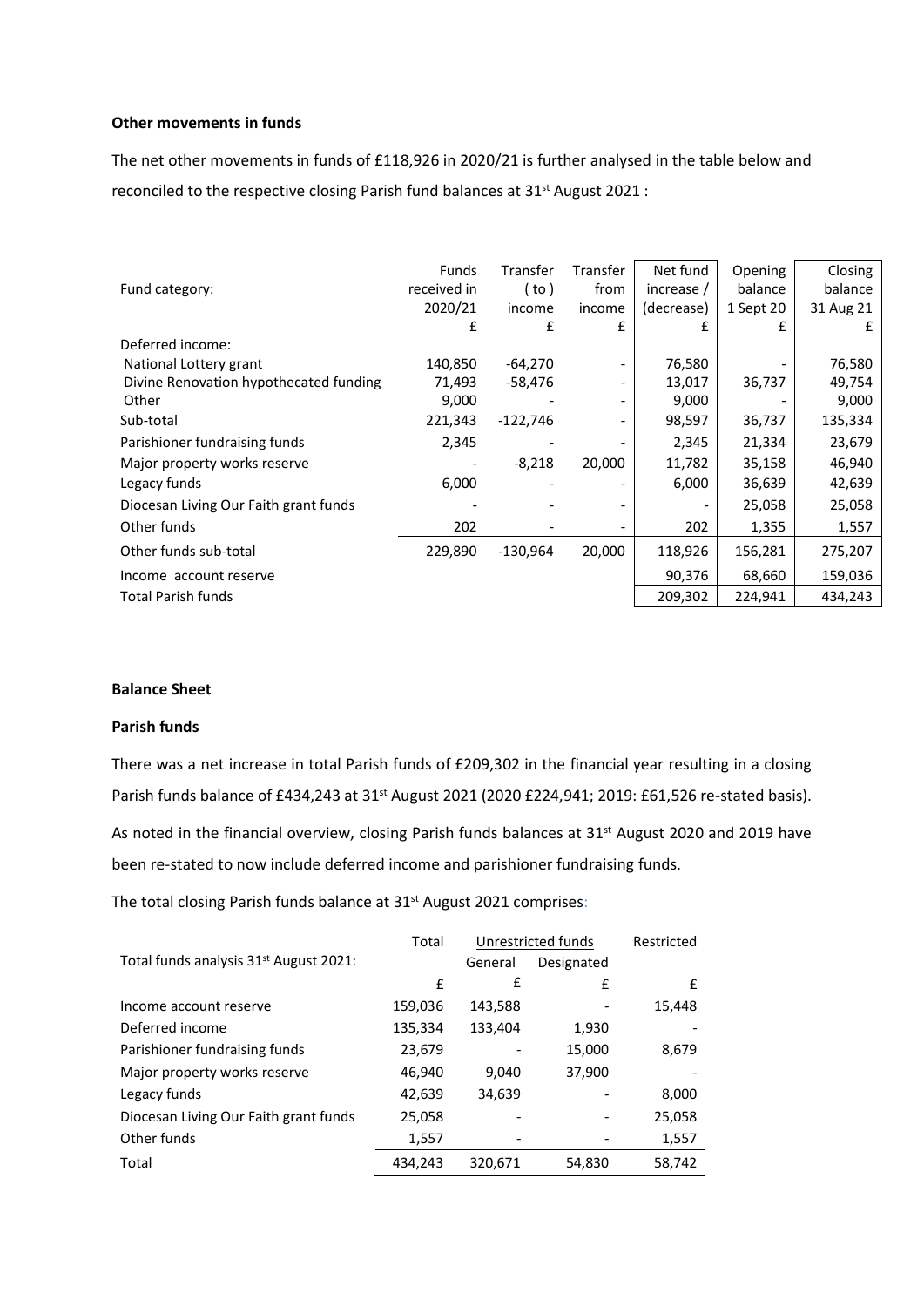Unrestricted funds include £177,274 that is already earmarked for use in 2021/22 as part of budget income for the year, details as follows:

| Funds earmarked for 2021/22 income: | Sub-total | Unrestricted funds |            |
|-------------------------------------|-----------|--------------------|------------|
|                                     |           | General            | Designated |
|                                     | f         | £                  |            |
| Deferred income                     | 135,334   | 133,404            | 1,930      |
| Parishioner fundraising funds       | 15,000    |                    | 15,000     |
| Major property works reserve        | 26,940    | 9,040              | 17,900     |
| Sub-total                           | 177,274   | 142.444            | 34,830     |

The £135,334 of earmarked deferred income includes £76,580 National Lottery grant general funding and £49,754 hypothecated income for Divine Renovation expenditure.

The earmarked parishioner fundraising and property works reserve funds amounting to £41,940 relate to various projects including some delayed by the Covid situation.

The available Parish funds balance excluding the funds earmarked for 2021/22 income is £256,969, comprising:

|                                               | Total   | Unrestricted funds           |            | Restricted |
|-----------------------------------------------|---------|------------------------------|------------|------------|
| Available funds 31 <sup>st</sup> August 2021: |         | General                      | Designated |            |
|                                               | £       | £                            | £          | f          |
| Income account reserve                        | 159,036 | 143,588                      |            | 15,448     |
| Parishioner fundraising funds                 | 8,679   |                              |            | 8,679      |
| Major property works reserve                  | 20,000  | $\qquad \qquad \blacksquare$ | 20,000     |            |
| Legacy funds                                  | 42,639  | 34,639                       |            | 8,000      |
| Diocesan Living Our Faith grant funds         | 25,058  |                              |            | 25,058     |
| Other funds                                   | 1,557   |                              |            | 1,557      |
| Total                                         | 256,969 | 178,227                      | 20,000     | 58,742     |

We have started to make transfers from the income account surplus to the major property works reserve to set aside funds for expenditure on our Parish buildings and rental properties in the future. A £20,000 sinking fund transfer was made in 2020/21 and further transfers may be made from the income account reserve as part of an ongoing assessment process.

The £58,742 of restricted funds comprises funds from various sources where specific conditions apply as to the use of those funds.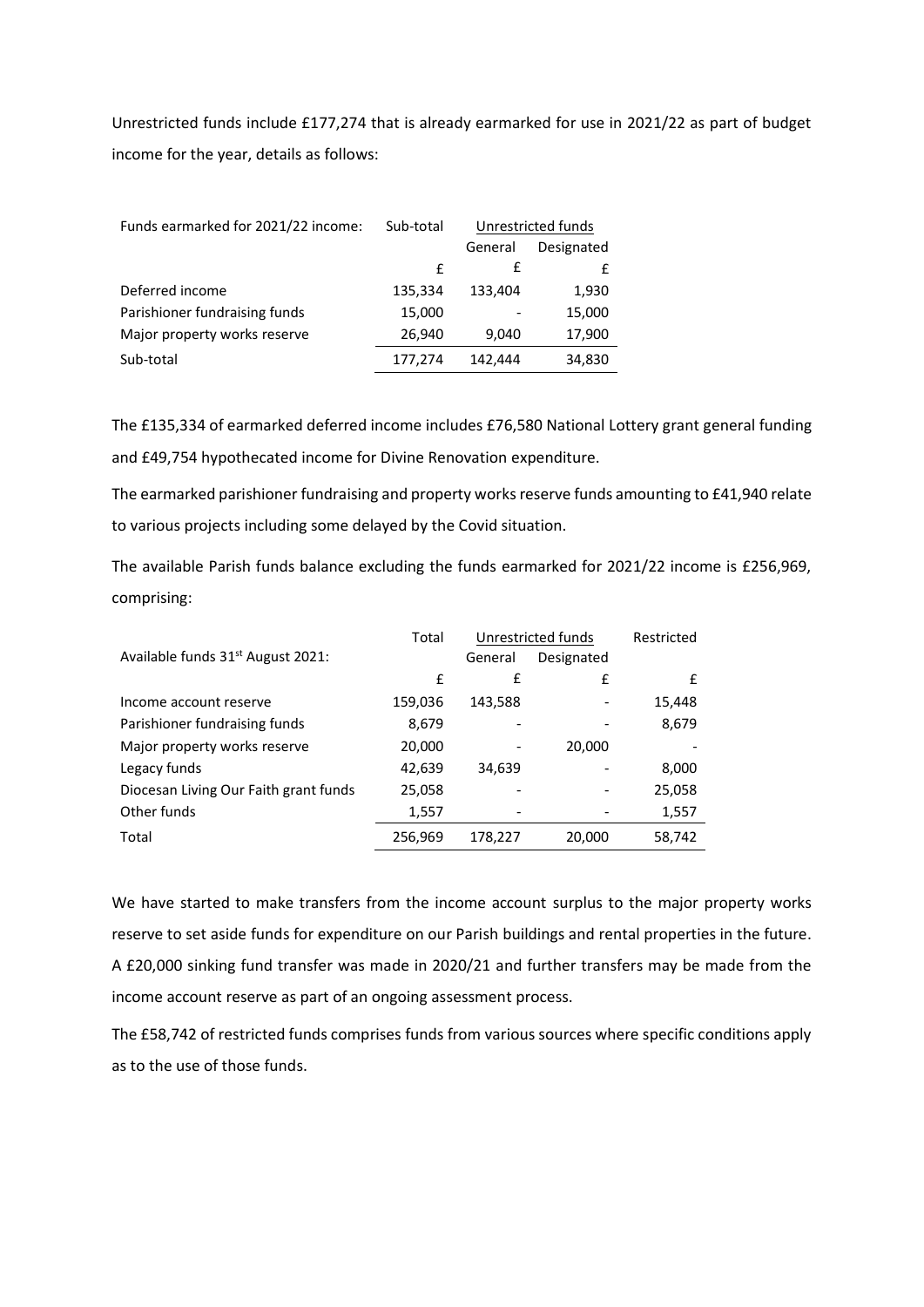### **Assets and liabilities**

Only current assets are recognised in the Parish balance sheet comprising DOPIFS investments, cash and bank balances and accounts receivable (mainly Gift Aid tax refunds awaited). Given the substantial cash and bank balances we are in discussion with the Diocesan finance team about alternative ways of investing this money.

Current liabilities comprise trade creditor invoices outstanding at the year-end together with special collections and other third-party funds awaiting payment to the beneficiaries.

The only other liability is the Diocesan loan of £125,281, received in October 2018 and originally scheduled to be repaid in 48 monthly instalments from July 2021. However, as a condition of the sale of the Parish rental property at 43 Romsey Road, Winchester (Cemetery Cottage) this loan is to be fully repaid from the net cash proceeds from the property sale (see further comments below).

## **Looking ahead**

#### **Budget 2021/22**

We anticipate the budget for 2021/22 reverting to a more predictable and typical situation as the various coronavirus impacts unwind. The Parish financial plan (budget) for the current financial year ending 31<sup>st</sup> August 2022 is to generate a modest ordinary net surplus on income account before exceptional items. Key assumptions and factors considered in the 2021/22 operating budget are:

- budget income from offertory and donations and related Gift Aid tax refunds is based on current run-rates.
- as noted under the Parish funds section above, the income budget is partly underwritten by £135.3k of funds already received, to be transferred from the deferred income fund, and £41.9k of other earmarked funds.
- net rental properties income has been conservatively assumed at slightly below the actual for 2020/21, including a rent voids allowance and allowing for circa £30k of expected expenditure on larger repairs to the rental properties.
- with some encouraging early signs of renewed interest and activity, hall and room hire income is assumed to recover gradually from its current low base to approximately 50% of pre-coronavirus levels for the year.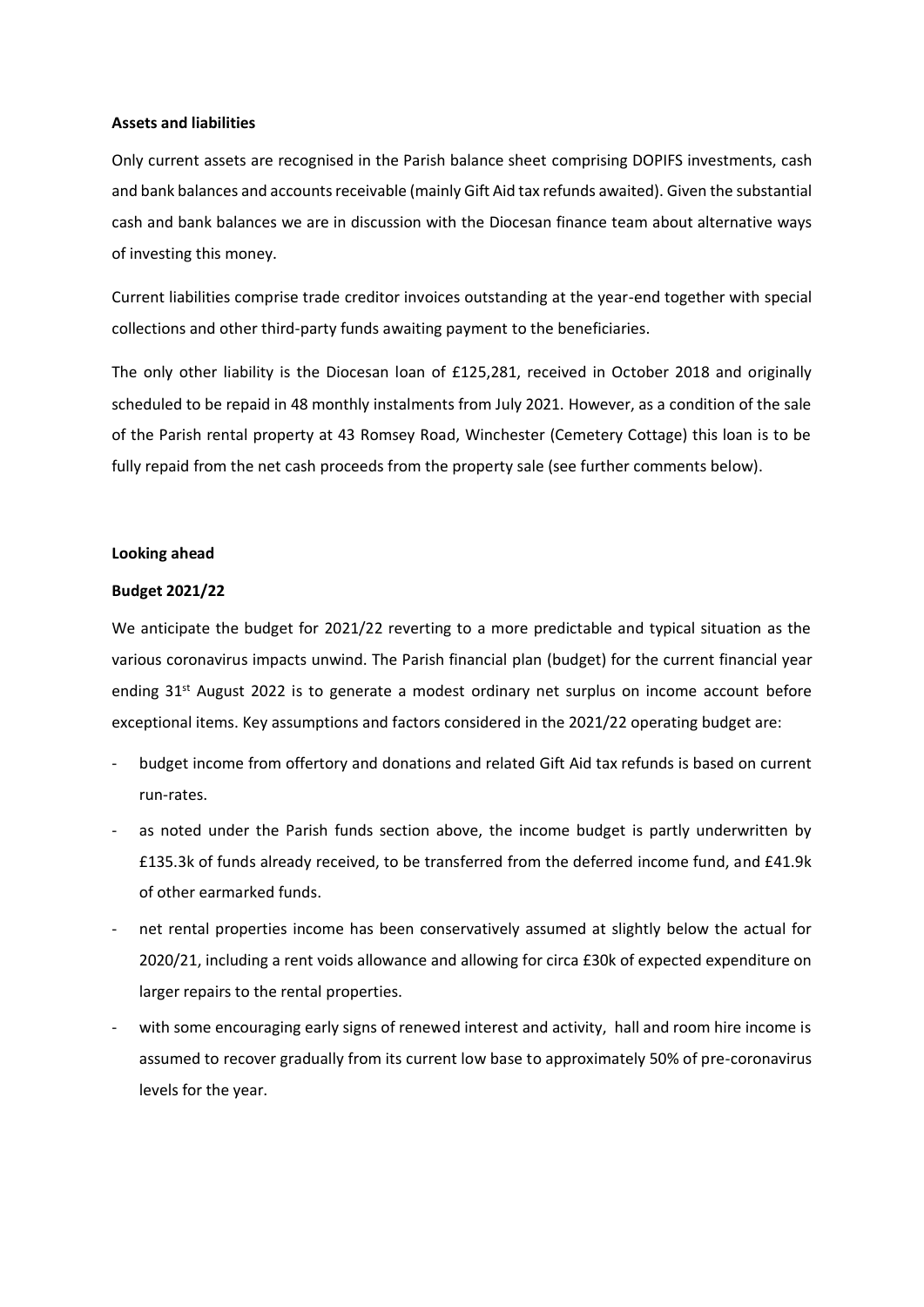- the budget includes £75k expenditure on larger property works to be partly funded by the £41.9k of funds already held and earmarked for this purpose which partly relates to the backlog resulting from the coronavirus restrictions.
- Alpha course expenditure has been increased in the budget to cover reversion to in-person meetings.
- the Diocesan levy charge for 2021/22 has been confirmed as unchanged from 2020/21 (£113,200).
- the staff costs budget is based on current staff levels: some increase in cost is expected due to cost of living increases, the full-year effect of certain positions only occupied for part of 2020/21 and cessation of the Job Retention Scheme furlough and related rebate.
- the budget includes allowance for several events including the Parish garden-party.
- other ordinary operating expenditures (including clergy, worship, utility costs, routine repairs and maintenance, insurance, office/administration, faith, mission, outreach) are based on current runrates or commitments and will continue to be carefully managed by the respective budgetholders.

#### **Exceptional items - property disposal and repair works**

Following approval by the Diocese, the Cemetery Cottage at 43 Romsey Road was put up for sale last year and the sale successfully completed on 14<sup>th</sup> January 2022. The net cash proceeds of approximately £313,500 after expenses will be booked in the 2021/22 accounts as an exceptional gain. Disposal of this relatively low-yielding rental property asset, with high and unpredictable maintenance costs (due to its age), has enabled funding of long-needed major repair works to the front exterior, window frames and roof of our eight rental flats at 8 and 9 St. Peter Street, Winchester (estimated project cost £135,000 included in the 2021/22 budget) thereby protecting the future income stream from these assets. Also, the Diocesan loan of £125,281 has been fully repaid from these proceeds. The remainder of the proceeds will be added to Parish funds and be available for future property works and other projects as appropriate.

## **Closer to Christ campaign**

The Parish budget for 2021/22 as outlined above does not include any funding from the Closer to Christ campaign, launched by the Diocese towards the end of 2021. The allocation of funds raised and paid over to the Parish will be held in a ring-fenced fund account and used solely for eligible